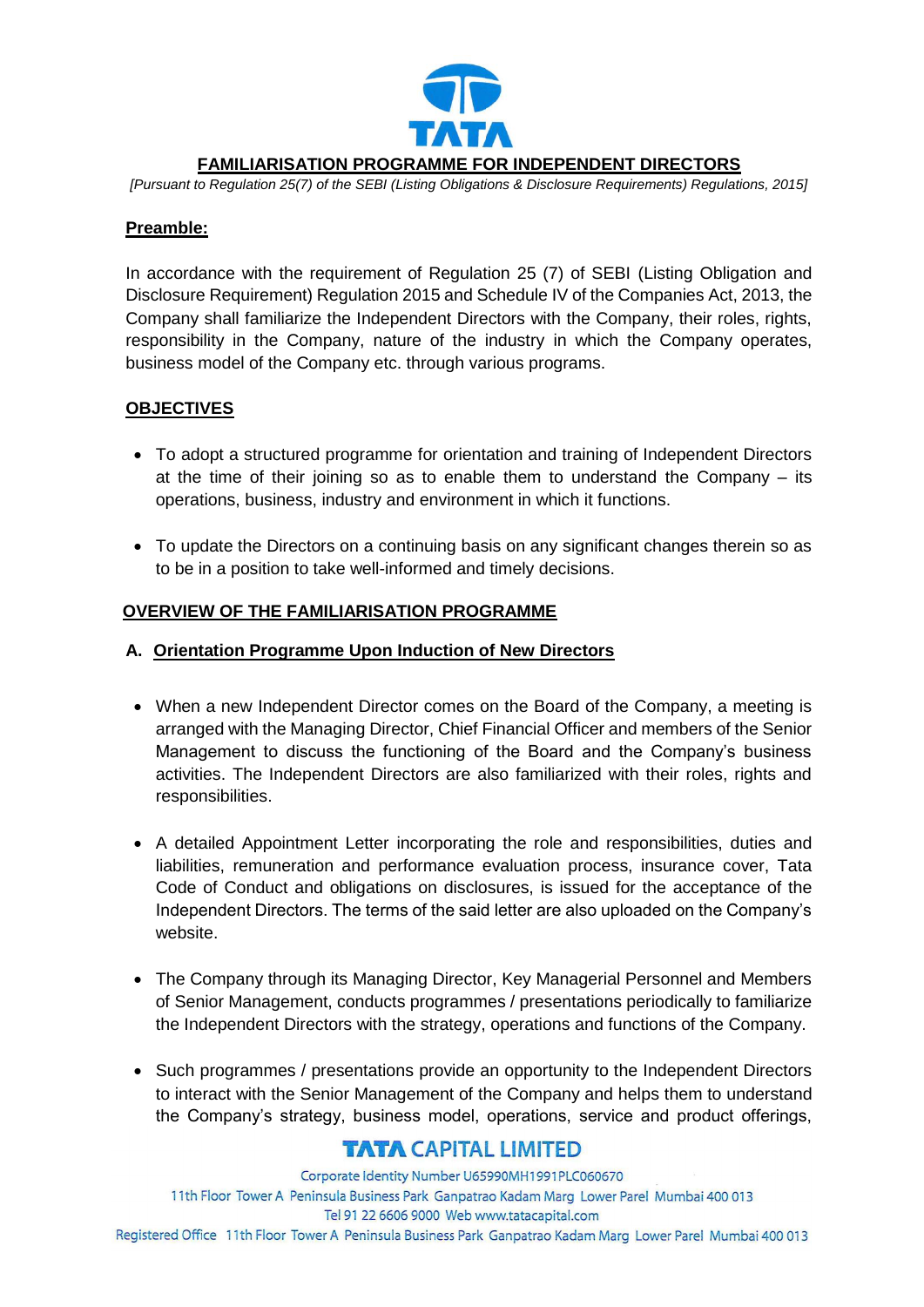

markets, organization structure, finance, human resources, technology and risk management processes and such other areas as may arise from time to time.

## **B. Other Initiatives to Update the Directors on Continuing Basis**

- Atleast one Board Meeting in a year has a detailed Budget and Strategy session with the Senior Management team of the Company. Presentations are made to the Board members which *inter-alia* covers the industry scenario, strategic priorities for the Company and the business model of the Company.
- The Board is updated on a timely basis about the regulatory changes impacting the Company and its functioning and the roles and responsibilities of the Board members.
- At various Board Meetings during the year, presentations are made to the Board on Ethics and Sustainability issues, Risk Management, Company policies, changes in the regulatory environment applicable to the corporate sector and to the Industry in which the Company operates and other relevant issues.
- Quarterly presentations on operations made to the Board includes information on business performance, operations, financial parameters, liquidity management, fund flows, information and performance of the subsidiary, compliances, senior management changes, joint venture and associate companies, major litigations, etc. Periodic presentations are made to the Board/Board Committees on HR Strategy and Succession Planning, CSR and sustainability initiatives, investor and customer complaints and its redressals, etc.
- Presentation on Business Excellence by external assessors under the Tata Business Excellence Model are also made to the Board, wherein various measurables and areas of improvement are presented.
- One-to-one meetings are held with Directors to apprise them of complex issues to enable them to understand the same in depth.

### **DISCLOSURE**

This familiarization program shall be uploaded on the Company's website for public information.

# **TATA CAPITAL LIMITED**

Corporate Identity Number U65990MH1991PLC060670 11th Floor Tower A Peninsula Business Park Ganpatrao Kadam Marg Lower Parel Mumbai 400 013 Tel 91 22 6606 9000 Web www.tatacapital.com Registered Office 11th Floor Tower A Peninsula Business Park Ganpatrao Kadam Marg Lower Parel Mumbai 400 013